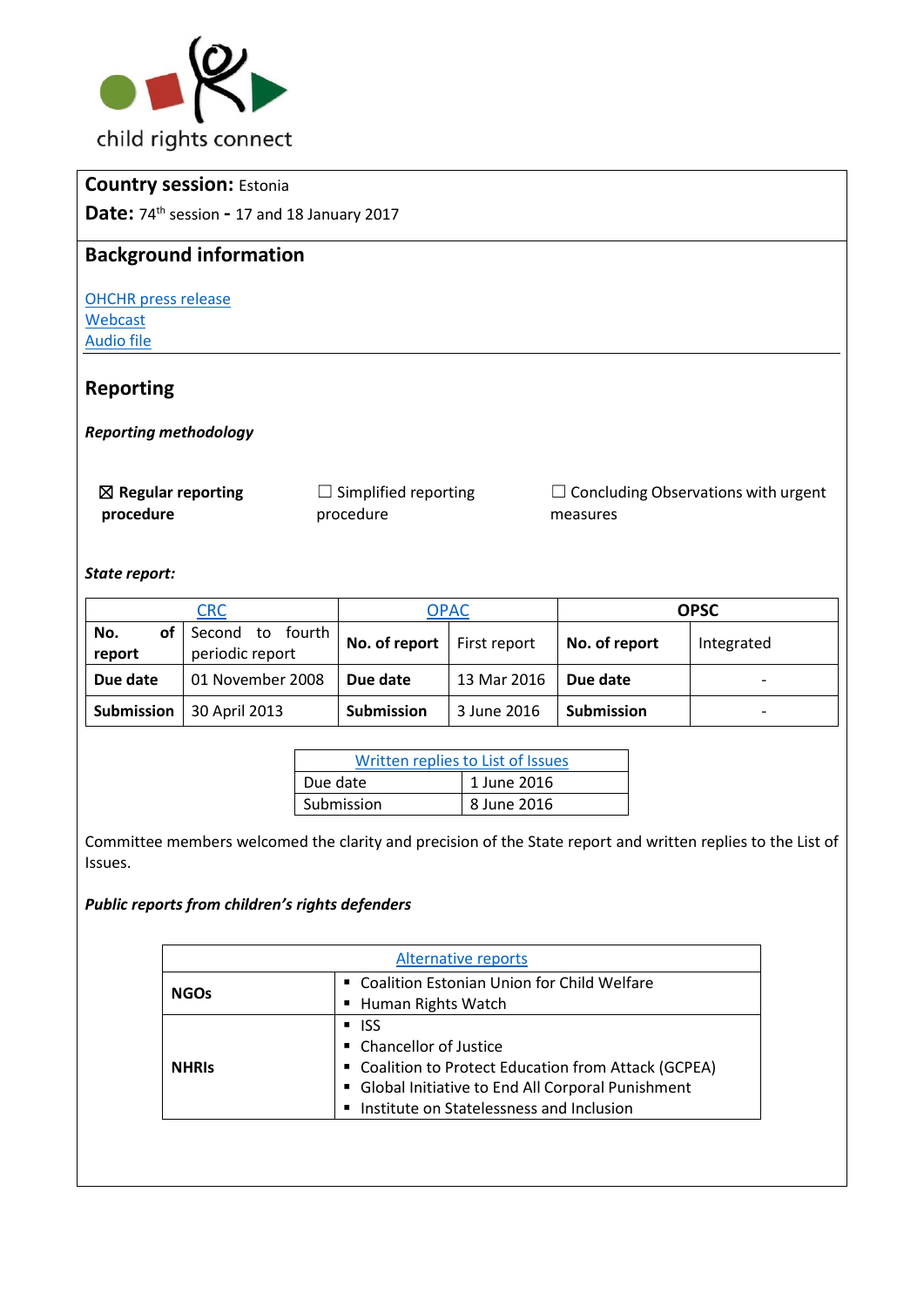

# **State delegation**

Large high level and multisectoral delegation led was led by Mr. Rait KUUSE, Deputy Secretary General on Social Policy. He was supported by functionaries of the Ministry of Defence, the Ministry of Social Affairs and the Ministry of Justice.

List of State delegation representatives on [OHCHR site](http://bit.ly/2lr4w9w) 

# **Committee's Task Force members**

| Name & Last name    | Country  |
|---------------------|----------|
| Peter GURAN         | Slovakia |
| Benyam Dawit MEZMUR | Ethiopia |

### **Dialogue description:**

### i. **Character of the dialogue**

The atmosphere during the session was cooperative and constructive. The answers of the State to the Committee's questions were focused mainly on law implementation.

### ii. **General assessment made by the Committee**

The Committee welcomed the adoption of the new Child Protection Act in January 2016, the ratification in 2014 of OPAC, and the Penal Code amendment criminalizing child recruitment or children engagement in war. Committee members also welcomed the competences given to the Chancellor of Justice as Ombudsperson for Children.

### iii. **Main issues discussed**

*Convention on the Rights of the Child:*

- **Harmful practices:** Despite the low number of child marriages, the Committee was concerned about the possibility for children between 15 and 18 years to get married under exceptional circumstances. The delegation replied that marriage for mothers above 15 years was allowed to enable them to have a family and avoid social exclusion.
- **Violence against children:** The Committee was worried about the high rates of children experiencing bullying and several complaints received by the Ombudsman for Children. The State stressed that a national initiative is being undertaken by the Ministry of Education to raise awareness on this issue and address its root causes.
- **Children with disabilities:** The Committed was highly concerned about the limited accessibility to public institutions, the insufficiency of the social welfare services, and the limited access to mainstream education for children with physical and intellectual disabilities. The delegation acknowledged that the number of children with disabilities was increasing, particularly children with eating disorders, and explained that the Ministry of Social Affairs will implement a strategy until 2020 for delivering services for children with disabilities and their families.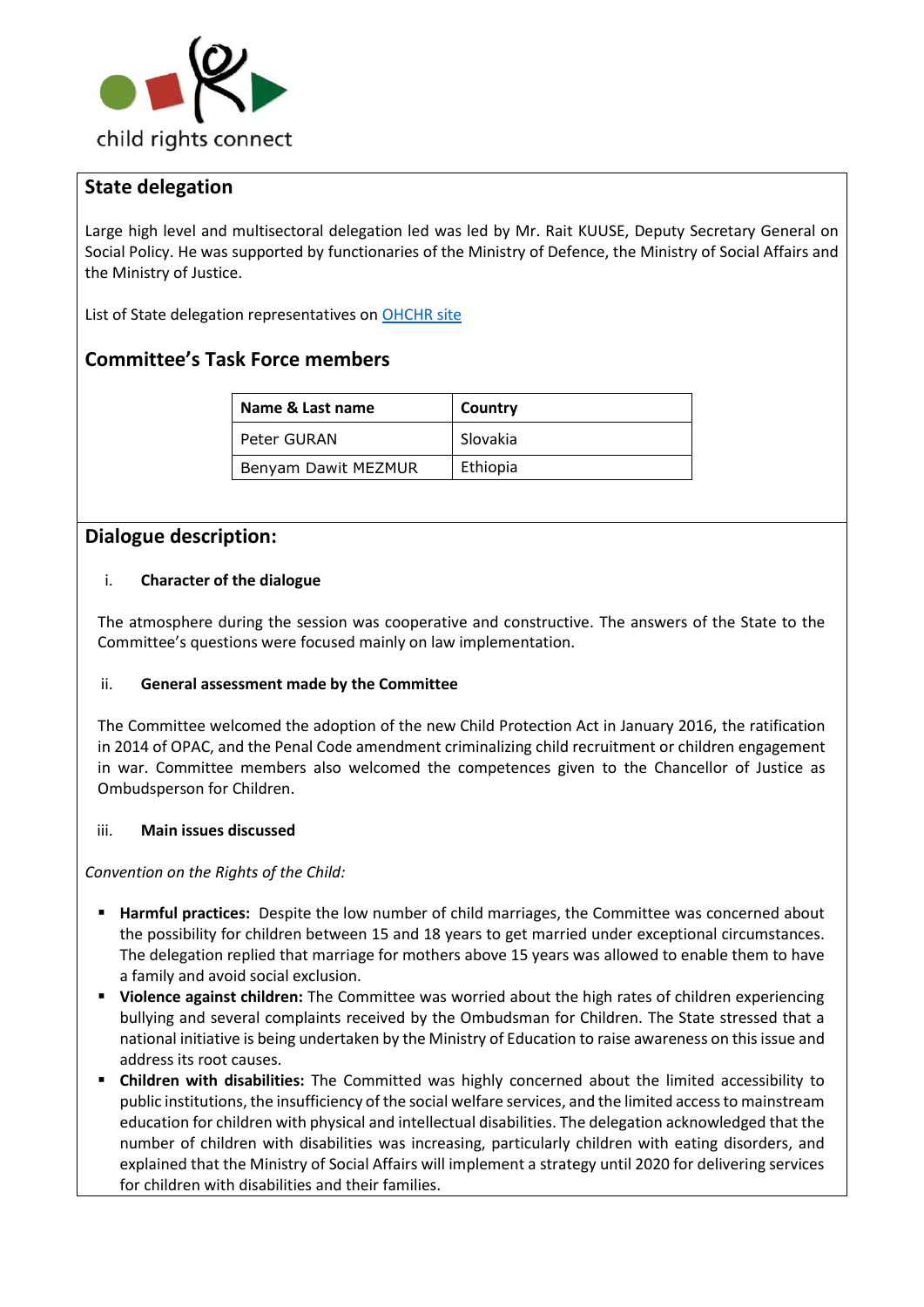

 **Stateless children:** The Committee welcomed the amendments to the Citizenship Law granting citizenship to children with undetermined citizenships born in Estonia. However, expressed its concerns for children between 15 and 18 years who are not covered by this law and for the lack of attention to stateless children arriving to the country due to migratory movements. The State replied that efforts have been taken to decrease the number of stateless persons, and language courses are provided to potential new citizens for supporting them during the citizenship application process.

### *Optional Protocol on the involvement of children in armed conflict*

- **Dissemination and training:** The Committee was worried about the low dissemination of the provisions of the OPAC among military forces and the insufficient training on children's rights for enforcement officials and military forces. The delegation stressed that military forces receive human rights education as part of their regular training.
- **Military education:** Committee members were worried about the Estonian Defense League voluntary program for children from 7 to 18 years, and that in practice children might handle firearms. The delegation replied that only children older than 12 are allowed to handle weapons and only if they have a written consent from their parents and under supervision of active members of the League.

## **Recommendations of the Committee**

In its [Concluding Observations,](http://bit.ly/2lZ9ufy) the Committee recommended, inter alia:

*Convention on the Rights of the Child:*

- **Independent monitoring:** The State should ensure the independent character of the Ombudsman for Children, as well as visible and effective child-friendly complaints mechanisms.
- **Child marriage:** The State should revise its national law to ensure that the minimal age for marriage is raised to 18 years for both boys and girls, as well as to eradicate child marriage in practice.
- **Stateless children:** The State should provide legal identity for all children by ensuring birth registration and ensure the expedite naturalization of children between 15 and 18 years with undetermined nationality. A procedure to determine the statelessness of people arriving to Estonia due to migratory movements must be set up.
- **Violence against children:** The State should assess its anti-bullying programs, as well as further enhance training for teachers, educators and students to improve their conflict resolutions skills.
- **Children with disabilities:** The State should adopt a human rights-based approach to disability and formulate a comprehensive strategy to ensure that children with physical and mental disabilities are integrated into the social, education and health sectors. Inclusive education for children with disabilities must be prioritized over institutionalization, and awareness-raising campaigns within communities and government officials to destigmatize children with disabilities must be conducted. The State should also provide allowances for children with disabilities up to 18 years of age.

*Optional Protocol on the involvement of children in armed conflict:*

 **Dissemination and training:** The State should enhance its raise-awareness activities with military forces and general public to widespread the provisions of the OPAC, and incorporate it in the training of armed forces, law enforcement officers, judiciary officers, social workers, health workers and teachers.